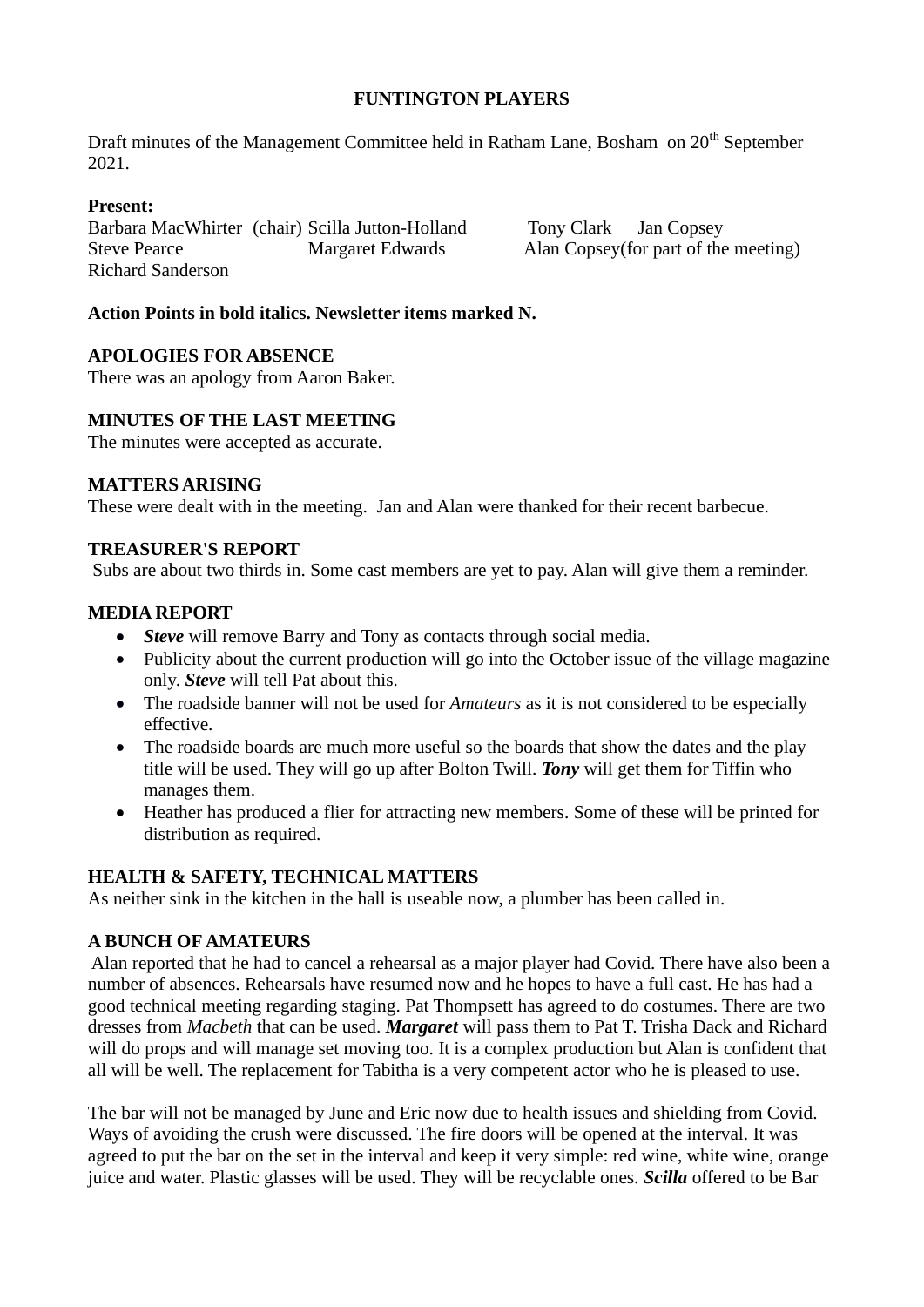Manager and will make a rota of helpers. This means that a Front of House Manager now needs to be found.

# **AWD**

All the plays have been cast and are being rehearsed. Several directors took advantage of the opportunity to run a rehearsal in the hall which was felt to be very useful. The signs and the programmes have been produced. It was decided to use Ticketsource and to charge £5. There are 25 people in the cast altogether and capacity is reduced. As a result it was decided to allocate just one guest per cast member. Booking would open on 4<sup>th</sup> October to allow cast to get their ticket and the members will be told that they can book from 6<sup>th</sup> October.

There will be a bar and *Richard* will get supplies for it. *Margaret* will find someone to manage it. People will be asked for a donation thus avoiding having to involve permission from the Village Hall committee.

# **CORSO POETRY EXHIBITION**

This will be launched on 21<sup>st</sup> September. It will be at the Ox Market. There will be information about it on FP website.

# **ENVIRONMENTAL POLICY**

Richard wrote a draft policy that was accepted. We were always keen to recycle anything that we could: wood, bottles, card. The bar for the main production will have recyclable plastic cups. Barbara suggested Zoom meetings where possible. If we have another lockdown then we would have to have them. Occasionally it suits some individuals to use Zoom but it is not something we would want to use for committee meetings generally.

# **BLUE SKY THINKING**

No issues at present.

# **FUTURE EVENTS/CAFE EVENINGS/PLAY READS/STUDIOS**

- The AWD event will be on  $15<sup>th</sup>$  and  $16<sup>th</sup>$  October.
- As Gill Lambourn offered several plays, it was agreed to read *Crucible* by Arthur Miller. Date TBC, possibly 29<sup>th</sup> October
- We will also read *Small Family Business* by Alan Ayckbourn. Date TBC
- Possibly a workshop 9<sup>th</sup> December. **Barbara** will discuss this with Isobel.
- Sally Garner Gibbons from Chichester College has agreed to run a future workshop on Stage Management and for us to meet with students on the course. *Barbara/Tony* to pursue this.

# **MAJOR PRODUCTIONS**

Tony will direct *Our Country's Good* as the Spring Production 2022.

# **MEMBERS UPDATE**

Nothing to report.

# **SOCIAL EVENTS AND NEWSLETTER ITEMS**

*Jan* will update the membership list and will remind people that they need to be paid up members to go on it.  $AWD$  15<sup>th</sup> and 16<sup>th</sup> October

Possible workshop 9<sup>th</sup> December